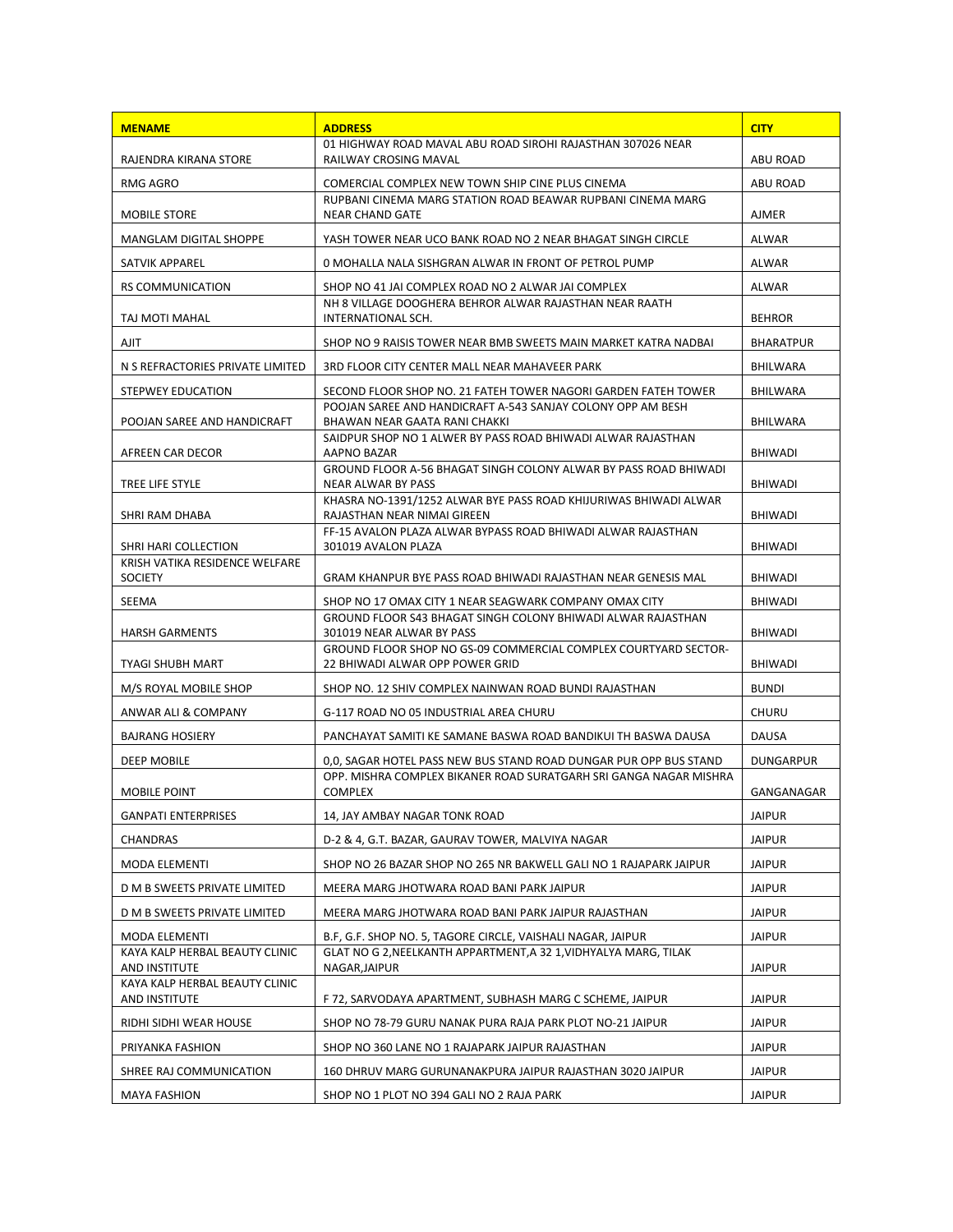| NATURAL WELLNESS AND FITNESS                          | 131 132 CITY PLUS NARAYAN SINGH CIRCLE TONK ROAD JAIPUR CITY<br>PULSEMALL                                                | <b>JAIPUR</b> |
|-------------------------------------------------------|--------------------------------------------------------------------------------------------------------------------------|---------------|
| JAI SHRI KRISHNAINDUS                                 | 22 GODAM MGF MALL FF 18 OPP CRISTAL PALM                                                                                 | <b>JAIPUR</b> |
| PRIYANKA KIDS JON                                     | 351-B RAJA PARK GALI NO 1 JAIPUR NEAR AXIS BANK                                                                          | <b>JAIPUR</b> |
| <b>SUKANYA FOR YOU</b>                                | 1 360/1 OFFICE 2 LINK ROAD RAJA PARK JAIPUR JAIPUR RAJA PARK                                                             | <b>JAIPUR</b> |
|                                                       |                                                                                                                          |               |
| HANUMAN DHABA                                         | GURU NANAK PURA RAJA PARK                                                                                                | <b>JAIPUR</b> |
| PEHNAWA FASHION                                       | 366/2 RAJA PARK JAIPUR JAIPUR NEAR SPORTS KING                                                                           | <b>JAIPUR</b> |
| <b>KASHISH BEAUTY</b>                                 | I-31-32 GT BAZAR GAURAV TOWER MALVIYA NAGAR JAIPUR JAIPUR                                                                | <b>JAIPUR</b> |
| <b>DREAMS</b><br>MAHESHWARI ANGEETHI                  | 95, SHOPPING CENTRE, OPP. BHARAT HOTEL, KOTA, RAJASTHAN                                                                  | <b>JAIPUR</b> |
| RESTAURANT                                            | 532 A RAMAYAN APPARTMENT VAISHALI MARG VAISHALI NAGAR JAIPUR                                                             | <b>JAIPUR</b> |
| ROYALELALIT HOTEL                                     | 89 90 100 101 RATHORE NAGAR QUEENS ROAD VAISHALI NAGAR JAIPUR<br>RAJASTHAN                                               | <b>JAIPUR</b> |
|                                                       | 89 90 100 101 RATHORE NAGAR QUEENS ROAD VAISHALI NAGAR JAIPUR                                                            |               |
| ROYALELALIT HOTEL<br>KAYA KALP HERBALS BEAUTY CLINIC  | RAJASTHAN                                                                                                                | <b>JAIPUR</b> |
| AND INSTITUTE                                         | S 76 77 MAHAVEER NAGAR TONK, ROAD JAIPUR RAJASTAN                                                                        | <b>JAIPUR</b> |
| TEXAS BATTERIES AND AIRCON                            | 193 GANGA SAGAR COLONY AMRAPALI ROAD VAISHALI NAGAR                                                                      | <b>JAIPUR</b> |
| WELLNESS SPA AND SALOON                               | 114 115 EVERSHINE TOWER VAISHALI NAGAR JAIPUR VAISHALI NAGAR                                                             | <b>JAIPUR</b> |
| KAYA KALP HERBAL BEAUTY CLINIC                        |                                                                                                                          |               |
| AND INSTITUTE<br>AMBER VILAS AUNIT OF K G             | NEAR LAZEEZ HOTEL SHYAM NAGAR JANPATH PLOT NO 50 GROUND FLOOR                                                            | <b>JAIPUR</b> |
| RECREATIONAL ANDTOURIST                               |                                                                                                                          |               |
| CENTRE P LT<br>AMBER VATIKA UNIT OF K G               | 12 MILES VATIKA MOD TONK ROAD SANGANER JAIPUR                                                                            | <b>JAIPUR</b> |
| RECREATIONAL AND TOUR CENTRE                          |                                                                                                                          |               |
| P LTD                                                 | 12 MILE WATIKA MODE TONK ROAD JAIPUR                                                                                     | <b>JAIPUR</b> |
| KANHA COMMUNICATION                                   | SHOP NO 28 SHIV COLONY AIRPORT CIRCLE TONK ROAD SA                                                                       | <b>JAIPUR</b> |
| KHANA KHAJANA BHOJNALAYA<br>SANGANER CLOTHING PRIVATE | 86 RISHI TOWER KRISHNA VIHAR OPP MAHARANA PRATAP NAGAR TONK ROAD                                                         | <b>JAIPUR</b> |
| LIMITED                                               | PLOT H 104E RIICO INDUSTRIAL AREA MANSAROVAR NEAR GLAXY CINEMA                                                           | <b>JAIPUR</b> |
| PRADEEP KIRANA STORE                                  | 64/638 PRATAP NAGAR SANGANER NEAR GULAB VIHAR                                                                            | <b>JAIPUR</b> |
| <b>SONI ELECTRICALS</b>                               | SHOP NO 139 SECTOR 9 MALVIYA NAGAR JAIPUR RAJASTHAN                                                                      | <b>JAIPUR</b> |
| <b>KANZ FASHION</b>                                   | B 11 BASEMENT MARKET GT CENTRAL MALVIYA NAGAR JAIPUR                                                                     | <b>JAIPUR</b> |
| AWAT GENERAL TRADING                                  | SHOP NO 55 56 1ST FLOOR GAURAV TOWER 2ND MALVIYA NAGAR                                                                   | <b>JAIPUR</b> |
| VANDEYS                                               | SHOP NO 1 D BLOCK SHOPING CENTER MALVIYA NAGAR JAIPUR II WARD 37                                                         | <b>JAIPUR</b> |
|                                                       | JAIPUR II                                                                                                                |               |
| MAHALAXMI GARMENTS                                    | MAHALAXMI GARMENTS G -17 CRYSTAL COURT MALVIYA NAGAR<br>SHOP NO 1 D BLOCK SHOPING CENTER MALVIYA NAGAR JAIPUR II WARD 37 | <b>JAIPUR</b> |
| VANDEYS                                               | JAIPUR II                                                                                                                | <b>JAIPUR</b> |
| <b>HEERA MEDICALS</b>                                 | SHOP NO 3 7/132 MALVIYA NAGAR JAIPUR                                                                                     | <b>JAIPUR</b> |
| <b>ADONIS</b>                                         | C-9 GT BAZAR GAURAV TOWER MALVIYA NAGAR JAIPUR                                                                           | <b>JAIPUR</b> |
| SMART KIDS                                            | 209-211 CRYSTAL COURT II FLR MALVIYA NAGAR                                                                               | <b>JAIPUR</b> |
| <b>FASHION CLUB</b>                                   | S NO 224 A CRYSTAL COURT MALVIYA NAGAR                                                                                   | <b>JAIPUR</b> |
| ABHILASHA                                             | P-14 BASEMENT MALVIYA NAGAR GAURAV TOWER JAIPUR RAJASTHAN GAURAV<br><b>TOWER</b>                                         | JAIPUR        |
| <b>1589 HOTELS PRIVATE LIMITED</b>                    | D 823 SUNDER NAGAR BEHIND FORTIS HOSPITAL MALVIYA NAGAR JAIPUR                                                           |               |
| <b>BHOP</b>                                           | RAJASTHAN 302017 INDIA<br>ALDO SHOP 4 5 LOWER GROUND FLOOR NORTH BLOCK WORLD TRADE PARK                                  | <b>JAIPUR</b> |
| MAJOR BRANDS INDIA PVT LTD                            | MALVIYA NAGAR JLN MARG JAIPUR INDIA 302017                                                                               | <b>JAIPUR</b> |
| SAKSHI COLLECTION                                     | SHOP NO 6 HONGKONG STREET GROUND FLOOR CRYSTAL COURT MALVIYA<br>NAGAR                                                    | <b>JAIPUR</b> |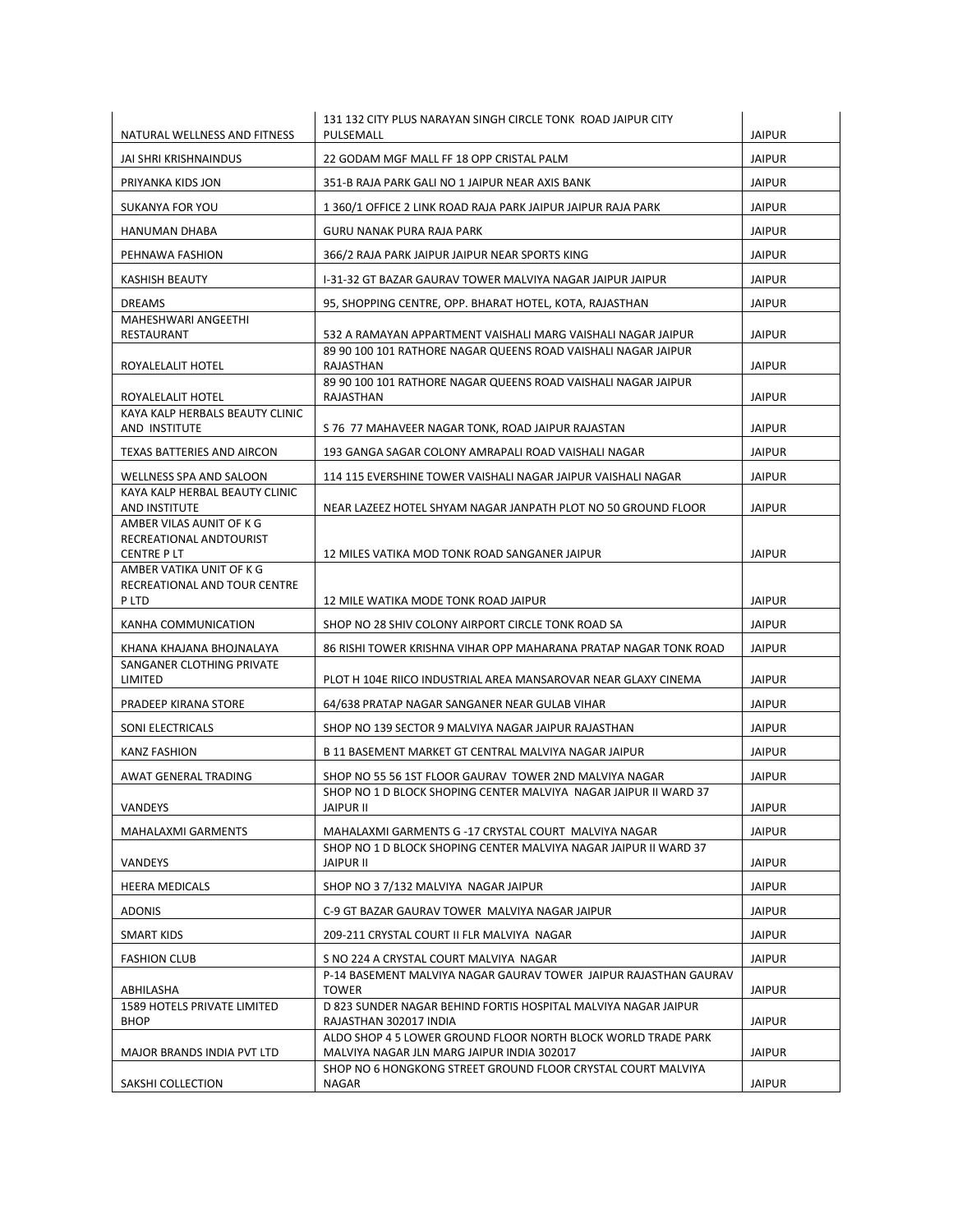| <b>GURUKRIPA COSMATICS</b>           | SHOP NO 2 HONGKONG STREET GROUND FLOOR CRYSTAL COURT MALVIYA<br>NAGAR                                                          | <b>JAIPUR</b> |
|--------------------------------------|--------------------------------------------------------------------------------------------------------------------------------|---------------|
|                                      |                                                                                                                                |               |
| GOVINDKRIPA FOODS PVT LTD            | B-4 SHUBH LAXMI TOWER CENTRAL SPINE VIDHYADHAR NAGAR JAIPUR<br>P25 YUDHISTER MARG C SCHEME JAIPUR RAJASTHAN 3020 P25 YUDHISTER | <b>JAIPUR</b> |
| <b>CURIOUS LIFE COFFEE</b>           | MARG C SCHEME JAIPUR RAJASTHAN 3020                                                                                            | <b>JAIPUR</b> |
| ROYAL STEP                           | G-10, GALAXY PLAZA, CENTRAL SPINE VIDHYADHAR NAGAR, JAIPUR                                                                     | <b>JAIPUR</b> |
| AMOHA FASHION                        | SHOP NOG 27 AND 28 TULIP ENCLAVE CENTRAL SPINE VIDHYADHAR NAGAR<br><b>JAIPOR</b>                                               | <b>JAIPUR</b> |
| TIRUPATI FASHIONS                    | G 21 22 UNNATI TOWER PLOT NO 11 CENTREL SPINE VIDHYADHAR NAGAR                                                                 | <b>JAIPUR</b> |
| <b>BANSAL FURNITURE</b>              | P NO 62 A OR P NO B 12 OPP KHANDELWAL TOWER VIVEKANAND COLONY<br>NAYAKHERA VIDHYADHAR NAGAR                                    | <b>JAIPUR</b> |
| S V CREATIONS                        | PLOT NO A-2 SHOP NO G-1 GALAXY STAR CENTRAL SPINE VIDHYADHAR NAGAR<br><b>GALAXY STAR</b>                                       | <b>JAIPUR</b> |
| KANIKA ENTERPRISES                   | SINE STAR CINEMA CENTRAL SPAIN VIDHYADHAR NAGAR                                                                                | <b>JAIPUR</b> |
| KANIKA ENTERPRISES                   | SINE STAR CINEMA CENTRAL SPAIN VIDHYADHAR NAGAR                                                                                | <b>JAIPUR</b> |
| KASLIWAL SANITARY PRIVATE<br>LIMITED | 358 HIMMAT NAGAR TONK ROAD GOPALPURA CHORAHA JAIPUR                                                                            | <b>JAIPUR</b> |
| PADMOHANN FASHIONS                   | G 37 GROUND FLOOR TRITON MALL JHOTWARA                                                                                         | <b>JAIPUR</b> |
| MAHESHWARI DISTRIBUTORS              |                                                                                                                                |               |
| NEXUS                                | 8, 9 GROUND FLOOR GOURAV TOWER MALVIYA NAGAR JAIPUR                                                                            | <b>JAIPUR</b> |
| SULTANA HUSSAIN                      | 186 A RAMGALI NO 2 RAJA PARK JAIPUR RAJASTHAN 3020                                                                             | <b>JAIPUR</b> |
| GANPATI BOOK PLAZA                   | SHOP NO 2 TELEPHONE COLONY TONK ROAD JAIPUR NEAR TONK PHATAK NR<br><b>BHATI HOTEL</b>                                          | <b>JAIPUR</b> |
| <b>JAIN TEXTILES</b>                 | JAIN TEXTILES SHOP NO 52 OPP. GALI NO.4 ADARSH BAZAR BARKAT NAGAR NR.<br>BL COMPLEX TONK PHATAK                                | <b>JAIPUR</b> |
|                                      | SHOP NO 44 OPPOSITE TAGORE GIRLS COLLEGE VAISHALI NAGAR NEAR                                                                   |               |
| RIDHI SIDHI WEAR HOUSE               | NATIONAL HANDLOOM<br>SHOP NO 44 OPPOSITE TAGORE GIRLS COLLEGE VAISHALI NAGAR NEAR                                              | <b>JAIPUR</b> |
| RIDHI SIDHI WEAR HOUSE               | NATIONAL HANDLOOM                                                                                                              | <b>JAIPUR</b> |
| TEA CONNECT                          | 70/6 PATEL MARG CHOURAHA MADHYAM MARG MANSAROVER JAIPUR<br>RAJASTAN                                                            | <b>JAIPUR</b> |
| TEA CONNECT                          | 70/6 PATEL MARG CHOURAHA MADHYAM MARG MANSAROVER JAIPUR<br>RAJASTAN                                                            | <b>JAIPUR</b> |
| SHREE VAISHANO ENTERPRISES           | SHOP NO 2 AT H NO 70/02 MADHYAM MARG MANSAROVAR OPP MANSAROVAR<br>PLAZA JAIPUR                                                 | <b>JAIPUR</b> |
| A MITTAL MEDIZONE PHARMACY           | 14/15 BASEMENT SHOPPING CENTER-3 NEAR BANK OF BARODA A KIRAN PATH<br>MANSAROVAR NEAR AMAR HOSPITAL                             | <b>JAIPUR</b> |
| <b>NEHA CANSAL</b>                   | 61/215 RAJAT PATH MANSAROVAR                                                                                                   | <b>JAIPUR</b> |
| SHIVAM FASHION                       | 71/08 NEAR KV 5 SCHOOL MANSAROVAR MADHYAM MARG                                                                                 | <b>JAIPUR</b> |
| <b>JHOOMER</b>                       | 151 NEW ATISH MARKET MANSAROVER JAIPUR RAJASTHAN                                                                               | <b>JAIPUR</b> |
| <b>ADINATH ENTERPRISES</b>           | A-158 SHYAM NAGAR NEAR K.S FORD NEW SANGAGER ROAD                                                                              | <b>JAIPUR</b> |
| JAI BHAWANI PHARMACY                 | 138 A VASUNDHRA COLONY TONK ROAD JAIPUR JAIPUR                                                                                 | <b>JAIPUR</b> |
| SURAJMAL BHAGAT PRIVATE<br>LIMITED   | SHOP NO 5 NEW LIGHT COLONY GOPALPURA FLYOVER OPP MAHAVEER RABDI                                                                | <b>JAIPUR</b> |
| <b>STITCH ART</b>                    | F 156 GAUTAM MARG C SCHEME NEAR COUNTRY STORE                                                                                  | <b>JAIPUR</b> |
|                                      | HOTEL GUMAN AUBERGE AC-2 SAWAI JAY SINGH HIGHWAY COLLECTORY CIRCLE                                                             |               |
| ANIRUDH SINGH RAJAWAT                | BANIPARK                                                                                                                       | <b>JAIPUR</b> |
| DURGA KIDS                           | G - 2 MANGLAM GORDHAN SKY MALL MAIN KHATIPURA ROAD                                                                             | <b>JAIPUR</b> |
| <b>YUVTI</b>                         | F-02 1ST FLOOR GORDHAN SKY A-2 AND A-3 GORDHAN BADI SCHEME<br>KHATIPURA                                                        | <b>JAIPUR</b> |
| <b>ANKUR GARMENTS</b>                | SHOP NO 3 KHATIPURA ROAD JHOTWARA JAIPUR RAJASTHAN JAIPUR                                                                      | <b>JAIPUR</b> |
| YUVTI                                | F02 1ST FLOOR GORDHAN SKY A2 AND A3 GORDHAN BADI SCHEME KHATIPURA<br><b>JAIPUR</b>                                             | <b>JAIPUR</b> |
|                                      | JAI MAHAL 42 FIRST FLOOR PREM NAGAR KHATIPURA ROAD JHOTWARA LATA                                                               |               |
| JAI MAHAL                            | <b>CIRCLE</b>                                                                                                                  | <b>JAIPUR</b> |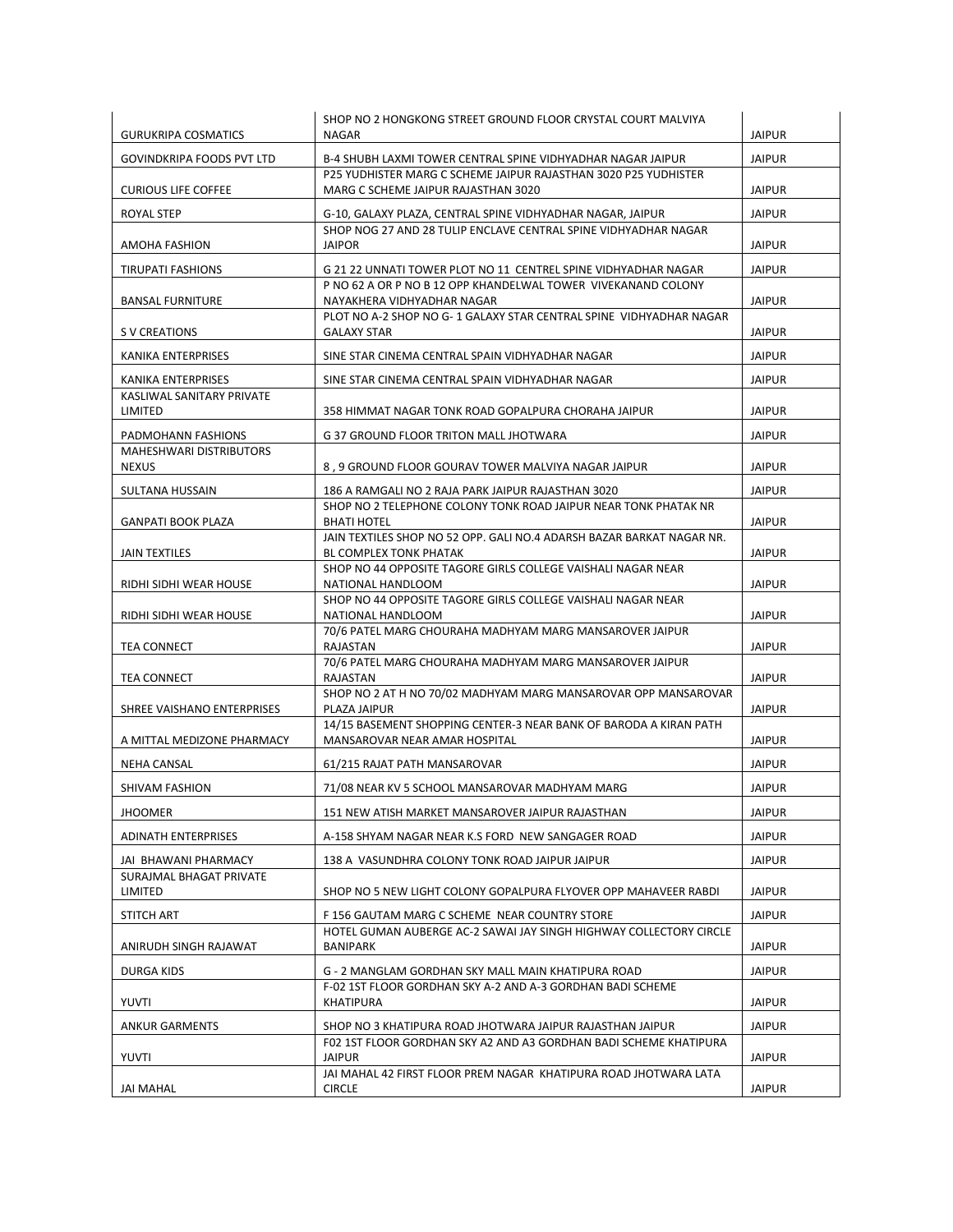| <b>SHIV SHAKTI TRADERS</b>                   | <b>397 BARKAT NAGAR TONK PHATAK</b>                                                                    | <b>JAIPUR</b> |
|----------------------------------------------|--------------------------------------------------------------------------------------------------------|---------------|
| JAI BUTTON STORE                             | PLOT NO 41 LAXMI MAGRG PREM NAGAR KHATIPURA JHOTWARA NEAR<br><b>JHOTWARA PULIYA</b>                    | <b>JAIPUR</b> |
| SHYAMA S                                     | S-11 PALIKA BAZAR SUN AND MOON SWAZE FARM NEW SANGANER ROAD                                            | <b>JAIPUR</b> |
| <b>DHAVIT ENTERPRISES</b>                    | G 23 24 TRINITY MALL NEW SANGANER ROAD SWEJ FARM NEAR BIG BAZAR                                        | <b>JAIPUR</b> |
| RELOAD                                       | S-37 PALIKA BAZAR SWEJ FARM CIRCLE NEW SANGANER ROAD SODALA                                            | <b>JAIPUR</b> |
| <b>DHAVIT ENTERPRISES</b>                    | G-23 24 TRINITY MALL NEW SANGANER ROAD SWEJ FARM NEAR BIG BAZAR                                        | <b>JAIPUR</b> |
|                                              | B-16A LAL BAHADUR NAGAR BASMENT GIRDHAR MARG MALVIYA NAGAR                                             |               |
| <b>HELLO KITTY THAI SPA</b>                  | JAIPUR NEAR MITTAL PARADISE                                                                            | <b>JAIPUR</b> |
| APEX INTERNATIONAL SCHOOL                    | LAL KOTHI SCHEME TONK ROAD<br>AGARSEN NAGAR TONK ROAD LAL BAG CHOWKI DHANI BEELWA NEAR SODHANI         | <b>JAIPUR</b> |
| <b>SHIV AUTOMOBILE</b>                       | FARM                                                                                                   | <b>JAIPUR</b> |
| <b>BHARTI LIGHTS &amp; ELECTRICALS</b>       | SHOP NO 357 INDIRA BAZAR                                                                               | <b>JAIPUR</b> |
| <b>BALAJI HEALTH CARE</b>                    | OPP. GANPATI PLAZA HOTEL RADHA PALACE 1ST FLOOR M. I. ROAD                                             | <b>JAIPUR</b> |
|                                              | SECTOR-5 STAR WOMEN AND GENERAL HOSPITAL PRATAP NAGAR SANGANER                                         |               |
| STAR CANTEEN<br>TREAD STARWAY BUSINESS INDIA | JAIPUR RAJASTHAN NEAR PRATAP PLAZA<br>F-45 OFFICE NO 317 OKAY PLUS SPACE BLDG NEAR APEX CIRCLE MALVIYA | <b>JAIPUR</b> |
| OPC PRIVATE LIMITED                          | NAGAR JAIPUR OKAY PLACE                                                                                | <b>JAIPUR</b> |
| <b>WEST COUTURE</b>                          | SHOP NO 2 SUN N MOON TOWER VIDHYADHAR NAGAR                                                            | <b>JAIPUR</b> |
| DOSA AND MORE                                | GANDHI PATH OPP PETROL PUMP NEAR VIJAY DWAR VAISHALI NAGAR                                             | <b>JAIPUR</b> |
| KAUSTUBHAM SANSKRIT CLASSES                  | S 42 BARKAT NAGAR NEAR OLD TEMPO STAND LAXMI SWEETS                                                    | <b>JAIPUR</b> |
| SHREE SHAKTI WHEELS                          | 365 VARDHMAN NAGAR B GOPALPURA BYE PASS NEAR MANSAROVAR METRO<br><b>STATION</b>                        | <b>JAIPUR</b> |
| A PART OF MOBILE FUNDA                       | 86 A CHAMPA NAGAR GUJAR KI THADI                                                                       | <b>JAIPUR</b> |
| JAIPUR NORTH                                 | SHOP NO 1 SHEKHAWATI NAGAR KAILASH PURI ALL THE BEST SCHOOL KE PASS<br>ROAD NO 14 SIKAR ROAD           | <b>JAIPUR</b> |
| CHOUDHARY RATNARAM<br><b>ENTERPRISES</b>     | GROUND FLOOR GF-18 MGF MALL 22 GODAM JAIPUR LIVERPOOL SHOWROOM                                         | <b>JAIPUR</b> |
| P G PHARMACY                                 | 5-9 SHYAM NAGAR AJMER ROAD JAIPUR JAIPUR NEAR VIPUL MOTORS                                             | <b>JAIPUR</b> |
|                                              |                                                                                                        |               |
| VEER MISTHAN BHANDAR                         | VEER MISTHAN BHANDAR NEAR MOTI DUNGARI GANESH MANDIR                                                   | <b>JAIPUR</b> |
| <b>BICYCLE BAZAR INC</b>                     | PLOT NO SR-8 OPP POST OFFICE NARSARI CIRCLE VAISHALI NAGAR                                             | <b>JAIPUR</b> |
| VIKAS KUMAR AGARWAL                          | B 99 1ST FLOOR VAISHALI MARG VAISHALI NAGAR NR NATIONAL HANDLOOM                                       | JAIPUR        |
| VIKAS KUMAR AGARWAL                          | B 99 1ST FLOOR VAISHALI MARG VAISHALI NAGAR NR NATIONAL HANDLOOM                                       | <b>JAIPUR</b> |
| <b>CAFE HUNGRY BIRDS</b>                     | P NO B-6 MAHALAXMI NAGAR MALVIYA NAGAR J.L.N. MARG BEHIND WTP                                          | JAIPUR        |
| MAMA S PARANTHA                              | SECTOR 32 SHOP NO 10 SWARAN PATH MANSAROVAR JAIPUR JAIPUR                                              | <b>JAIPUR</b> |
| SHUBH MANGAL DRESSES                         | 3 ANGIRA NAGAR SATYA NAGAR ROAD NEAR DEEP HOSPITAL KHATIPURA ROAD                                      | JAIPUR        |
| RSIEMERGE GLOBAL PRIVATE<br>LIMITED          | OFFICE NO. 603 SWAGE FARM JAIPUR TRINITY MALL                                                          | <b>JAIPUR</b> |
| PARSHAV DIAGNOSTIC CENTER                    | 11 SHRI NATH NAGAR SHEOPUR SANGANER NEAR SUBODH GIRLS COLLEGE                                          | JAIPUR        |
| HANUMAN TRADING COMPANY                      | SHOP NO 101 BALAJI VATIKA OPP POLICE CHOKI PALDI MEENA AGRA ROAD<br><b>JAIPUR</b>                      | <b>JAIPUR</b> |
| KUMAWAT MOTOR SPARE PARTS                    | MOHALLA BADA BASS BANSUR ROAD KOTPUTLI NEAR BPCL PETROL PUMP                                           | <b>JAIPUR</b> |
| KANHA RESTRO                                 | BEHIND POLICE STATION NEAR OBC BANK KK HEIGHTS PLAZA JAIPUR NEAR OBC<br><b>BANK KOTPUTLI KOTPUTLI</b>  | <b>JAIPUR</b> |
| RAJENDRA SINGH                               | RAJ AMRATSARI TANDURI NAAN SITAPURA NR. JIT COLLAGE SITAPURA                                           | <b>JAIPUR</b> |
| NIRMAL ELECTRONICS                           | NEAR SAHKARI SAMITI NINDER MODE SIKAR ROAD HARMADA JAIPUR<br>RAJASTHAN                                 | <b>JAIPUR</b> |
| SHREE MAHA LAXMI ELECTRONICS                 | MAIN CHAURAYA OF DOCTORS COLONY SHOP NO 3 PLOT NO 172 SANJAY<br>NAGAR VAISHALI NAGAR NEAR SHANI MANDIR | <b>JAIPUR</b> |
| ARCHANA ASSOCIATES                           | SHREE SHYAM GARMENTS C-281 MURLI PURA CIRCLE MURLI PURA SCHEEM                                         | JAIPUR        |
|                                              |                                                                                                        |               |
| <b>DEEPAK ENTERPRISES</b>                    | NAYA BAZAR TRILOKNAR SING HOME KE PASS CHOMU NEAR RAWAN GATE                                           | <b>JAIPUR</b> |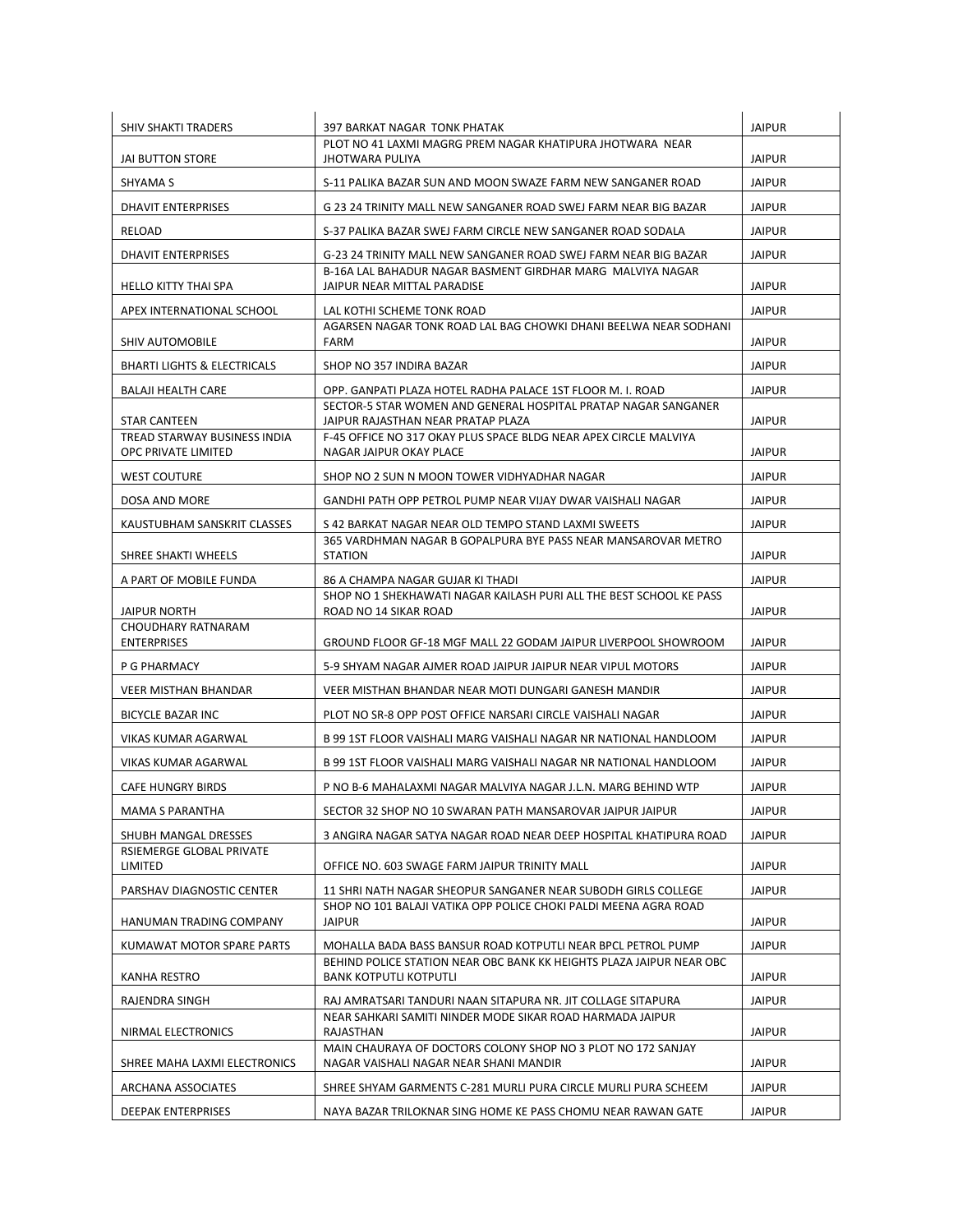| JHULE LAL FASHION ADDA                            | B-34 MANGAL VIHAR DADI KA PHATAK MURLI PURA JAIPUR                                    | <b>JAIPUR</b>     |
|---------------------------------------------------|---------------------------------------------------------------------------------------|-------------------|
| ASHISH TELECOM                                    | NEAR POLICE STATION MAIN MARKET GOVIND GARH JAIPUR                                    | <b>JAIPUR</b>     |
| JOGGAN JAISALMER SAFARI                           | HOTEL KAVI PALACE AIR FORCE CHORAHA JAISALMER                                         | JAISALMER         |
| KISHAN RESTAURANT                                 | AIR FORCE CIRCLE JAISALMER AIR FORCE ROAD                                             | JAISALMER         |
| DUNE SAFARI CAMP AND RESORT                       | DUNE SAFARI CAMP AND RESORTS SAM SAND DUNES MAIN ROAD                                 | JAISALMER         |
| PARTH MOBILE POINT                                | WARD NO. 17 TELIYO KA MANDIR KE PASS KHANPUR                                          | JHALAWAR          |
| MS MODERN CAR DECOR                               | WARD NO 1 NEAR BUS STAND WARD NO 01 SIKAR JHUNJHUNU BY PASS<br>NAWALGARH              | <b>UNUHLINUHL</b> |
| ASMA MOBILE & ACCESSORIES                         | PLOT NO 318 KAMLA NEHRU NAGAR JODHPUR JODHPUR RAJASTHAN                               | <b>JODHPUR</b>    |
| LAXMI INFOTECH                                    | NEAR HARI ASHRAM 51 JHALAMAND JODHPUR JHALAMAND JODHPUR<br>RAJASTHAN NEAR HARI ASHRAM | <b>JODHPUR</b>    |
| ARORA CROCKERY EMPORIUM                           | 2ND B ROAD SARDARPURA SARDARPURA                                                      | <b>JODHPUR</b>    |
| <b>HAVELI EAST WEST DESIGNS</b>                   | PAL HAVELI GULAB SAGAR JODHPUR                                                        | <b>JODHPUR</b>    |
| SAMAY DEEN                                        | PANCHAYAT BAGHODA VILLAGE MIRZAPUR BAGHORA ALWAR RAJASTHAN                            | KISHANGARH        |
| ABDUL GANI                                        | GOAGAL POINT K 10 K 11 PALIKA BAZAR CITYMALL                                          | KOTA              |
| ROYAL MOBILE                                      | UGE 06B TST FLR CENTRAL SQUAREMALL GUMANPURA                                          | KOTA              |
| KITES PUBLICATION                                 | E - 42 SHRINATHPURAM KOTA RAJASTHAN                                                   | <b>KOTA</b>       |
| RAHUL CHHOTWANI                                   | 22 PALIKA BAZAR GROUND FLOOR CINE MALL KOTA                                           | KOTA              |
| PUSHPENDRA SINGH SOLANKI                          | <b>B-38 PALIKA BAZAR CITY MALL</b>                                                    | KOTA              |
| ASLII ZAIKA                                       | 03 VIGYAN NAGAR AMAN COLONY NEAR NURI JAMA MASJID                                     | KOTA              |
| <b>BOMBAY WALA FABRIC</b>                         | SHOP NO 8 NEAR JAI JINENDRA SWEETS AERO DROME CIRCLE                                  | KOTA              |
| M/S DEEP KOTA KENNEL PET SHOP<br>AND MEDICAL SHOP | 20/238 JOHRI PALACE OPP WATER WORK OFFICE SURAJ POLE                                  | KOTA              |
| <b>CERAMIC POINT</b>                              | 256 SC SHOPPING CENTER KOTA                                                           | KOTA              |
| RAJASTHAN COLLECTION                              | 1-L-L-34 OPP SABJI MANDI SANJAY GANDHI NAGAR KOTA                                     | KOTA              |
| ELECTRO PLAZA                                     | NATRAJ ELECTRONICS & ELECTRICALS A-22 DISTRICT CENTER JAWAHAR NAGAR                   | KOTA              |
| SHAILY FOODS                                      | 293 294 SECTOR B TALWANDI NEAR TALWANDI CIRCLE                                        | KOTA              |
| SHREE JEE BOOK & STATIONERS                       | VILLAGE KUNADI KOTA RAJASTHAN RAJASTHAN KOTA LANDMARK CITY KOTA                       | KOTA              |
| AROMA VEG RESTAURANT                              | NA STATION ROAD BHIM GANJ MANDI THANE KE SAMNE MAYAUR COLONY                          | <b>KOTA</b>       |
| NUSRAT JAHAN                                      | SECTOR-3 FALAHI COMPUTER SANSTHAN NEAR JAMA MASJID VIGYAN NAGAR                       | KOTA              |
| SINGHAL GARMENTS                                  | MAIN MARKET MAHWA MAHWA DAUSA OPP. PRADHAN JI KATLA                                   | <b>MAHWA</b>      |
| <b>SHYAM DIGITALS</b>                             | SHYAM DIGITALS BOHRA SCHOOL WALI GALI MANDA WAR ROAD MAHWA<br>DAUSA                   | MAHWA             |
| <b>RAMDEV GARMENTS</b>                            | RAM JI BUILDING NEAR DALLA JI SHOP MERTA CITY                                         | NAGAUR            |
| <b>VINAYAK COLLECTION</b>                         | RAM JI BUILDING NEAR DALI AJI SHOP MERTA CITY                                         | NAGAUR            |
| <b>JHANWAR &amp; SONS</b>                         | LAXMI VILAS DHARMSHALA NATHDWARA                                                      | NATHDWARA         |
| <b>MAHESH SINGH</b>                               | KALI PAHARI NEAR JAPANI ZONE NEEMRANA                                                 | NEEMRANA          |
| KHETESHWAR TYRES                                  | TRANSPORT NAGAR N.H.-14                                                               | PALI              |
| NAKODA MOBILE SALES & SERVICE                     | OLD BUS STAND TAKHAT GARH TEH SUMER PUR PALI RAJASTHAN OLD BUS<br><b>STAND</b>        | PALI              |
| NATIONAL MOBILE AND<br>ACCESSORIES                | DADI AMMA LODGE GROUND FLOOR RAWATBHATA CHITTORGARH                                   | RAWATBHATA        |
| RATAN LAXMI SAREE COLLECTION                      | RATAN LAXMI SAREE COLLECTION NEAR NTC GATE NEAR HWP COLONY GATE                       | RAWATBHATA        |
| PURAB ELECTRIC AND MACHINEY                       | BUS STAND CHIKHLI CHIKHLI DUNGAR PUR RAJASTHAN NEAR MAI ROAD                          | SAGWARA           |
| SAINI TRADING COMPANY                             | KELA GODOWAN SHEKH PURA SHEKH PURA SIKAR NEAR APPLE HOSPITAL SIKAR                    | <b>SIKAR</b>      |
| SANIYA BOOT HOUSE                                 | RAILWAY PHATAK NEAR SAKSHI SWEETS REENGUS                                             | <b>SIKAR</b>      |